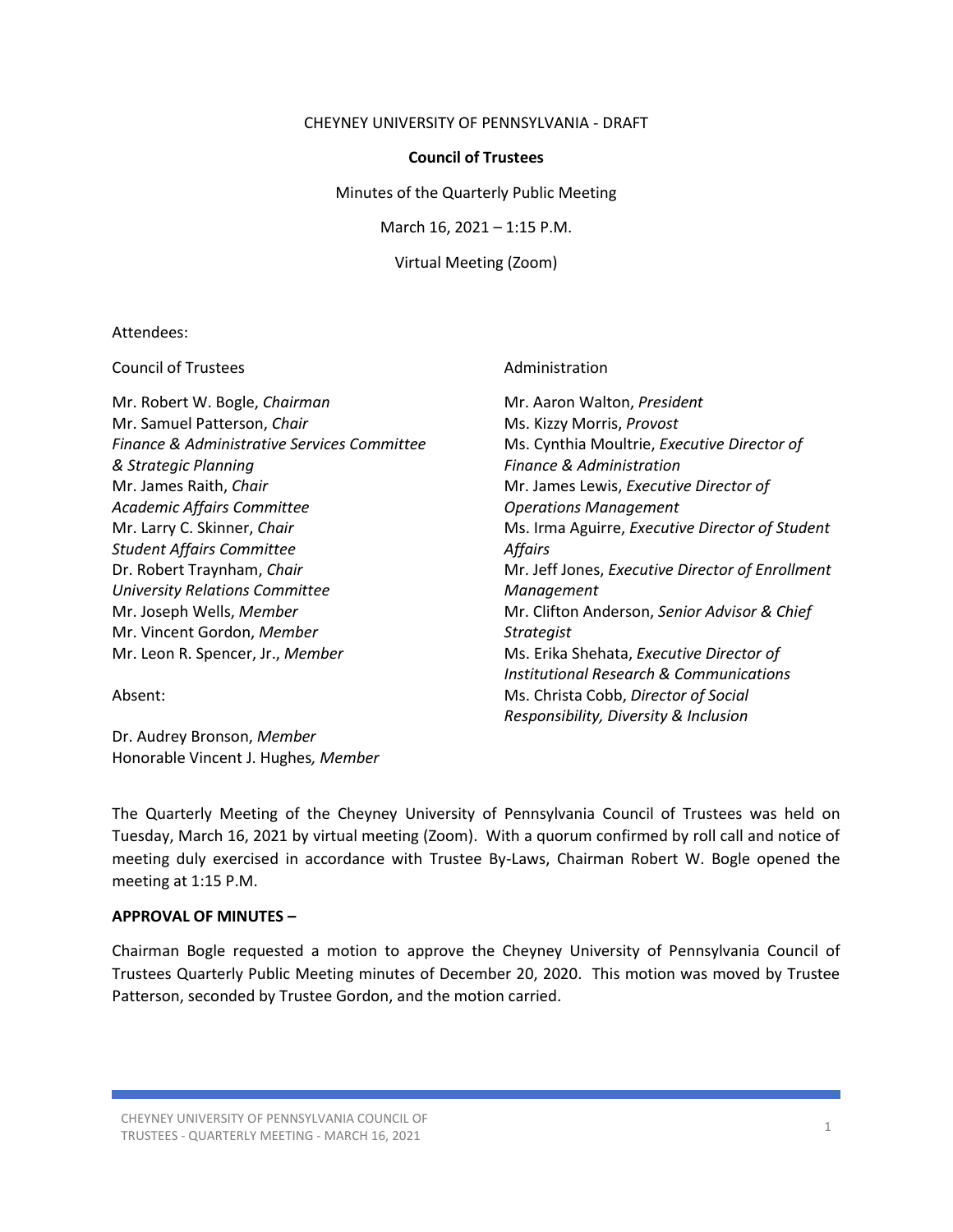## **PUBLIC COMMENT –**

Mr. Junious Stanton, Class of 1969, asked who the members of the Middle States Self-Study team are. Chairman Bogle responded that there will be several and asked President Walton to have their names at the next meeting.

## **PRESIDENT'S REPORT –**

President Walton reported the following:

- On February 9th and 10th, the University hosted the Middle States Review Team for their midpoint review of the University. The Review Team has submitted their final report, which can be found on the Middle States website. During the virtual visit, the Visiting Team met, via Zoom, with several individuals, including members of Cheyney's Administrative team and staff, members of the Council of Trustees, and members of PASSHE's Board of Governors. In the Team's judgement, the institution appears to meet both Requirements of Affiliation 11 and Standard VI, Planning, Resources, and Institutional Improvement.
- The University has been a beneficiary of the federal stimulus program aimed at mitigating some of the negative impact of the pandemic on University operations from a traditional and HBCU perspective. Of note is the direct financial support for students and their families who have been disproportionately impacted. Over 90 % of Cheyney students received between \$700-\$900 this month. As a result of the recently passed American Rescue Plan Act of 2021, students will receive an additional amount aimed at these objectives: Prevention of hunger/food insecurity; Prevention of homelessness/housing insecurity; and Prevention/reduction of other hardships that students have encountered because of the pandemic. The University is not entitled to use any of the non-student University support until every student has received their allotment.
- The UNCF Philadelphia Mayor's Masked Ball 2021, featuring such notables as Samuel L. Jackson, Chaka Khan, Stephanie Mills, Kenny Lattimore and more, will be held Saturday, March 20, 2021 virtually. Both Cheyney and Lincoln are beneficiaries of some of the funds raised. The program will be dynamic, and tickets can be purchased at the UNCF website. We encourage your support.
- The Annual HBCU Fly-In, hosted by the Thurgood Marshall College Fund, was held virtually on March 8th and 9<sup>th</sup>. The event included the presidents of the 47 member schools. During the session, we were able to dialogue with many members of Congress and the Senate. Of note was the shout out Cheyney University received from Senator Chris Coons for the public/private partnerships being created at the University. He cited the development as a blueprint for a 21st century educational model.
- A special shout out to Cheyney Alumni for their outstanding job with the 184th Founder's Day Celebration. Based upon feedback received, the event was first class.
- Commencement will be virtually on Saturday, May 15th and will feature the Classes of 2020 and 2021. Further details will be provided in the coming weeks.

President Walton called upon Mr. Jeff Jones, Executive Director of Enrollment Management, who reported the following:

• Fall 2021 Freshmen Academic Profile for Accepted-Deposited Students –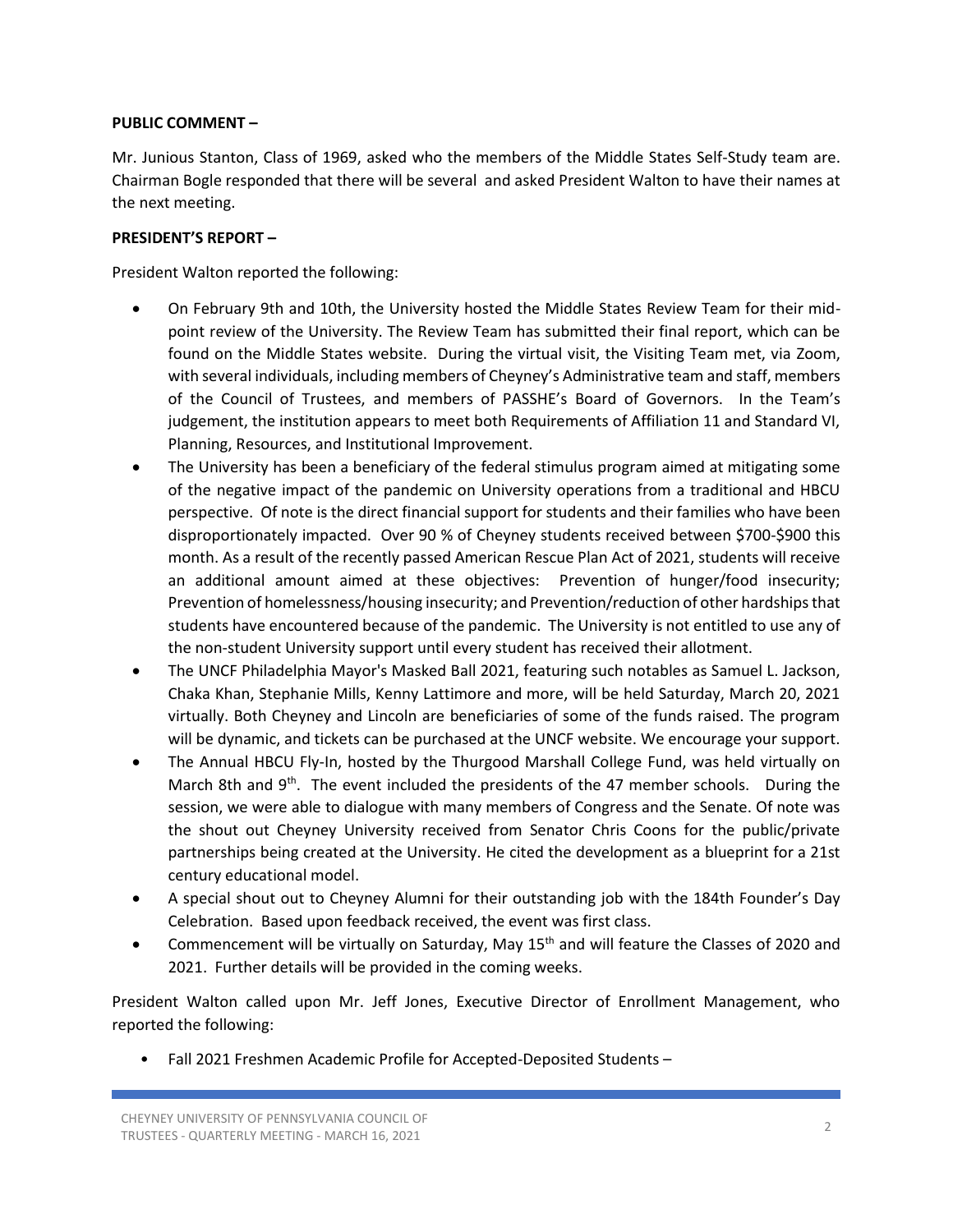- o Accepted Students to Date Average GPA = 3.08 Average SAT/ACT – 1013-1018
- $\circ$  All Accepted/Deposited Students Average GPA = 3.42 Average SAT/ACT = 1083
- o All Accepted/Deposited Honors Average GPA is 3.72 Average SAT/ACT = 1083
- The University continues to make strides in admitting students that need less academic remediation, and there is an increase in deposited students who come from suburban areas, private schools, and out-of-state.
- The Class of 2021 totals 92 potential graduates, of which 19 are currently with a balance for a collective total of \$19,306.68. All students are on a payment plan and the University is confident that members of the Class of 2021 will have a zero balance upon graduation.

President Walton called upon Ms. Christa Cobb, Director of Diversity, Inclusion and Social Responsibility who reported the following:

- Faculty and staff are required to complete an online diversity training that consists of three modules designed for faculty and staff: Managing Bias in the Workplace; Diversity: Inclusion in the Modern Workplace; and Accommodating Disabilities. The deadline to complete the training is April 10, 2021.
- The University has formed a Diversity and Inclusion Council for faculty and staff. There will also be a Council for students.
- Diversity and inclusion will be part of the University's Strategic Plan.
- There will be a mental health first aid training for faculty and staff scheduled for the near future.

# **REPORTS OF THE STANDING COMMITTEES –**

# *Student Affairs Committee*

Trustee Larry Skinner, Chair of the Student Affairs Committee, introduced Ms. Irma Aguirre, Executive Director of Student Affairs, to present her report.

Information Item No. 1: Student Affairs. Ms. Aguirre announced that Student Affairs added daily Pop-Up Hours across campus to provide students with a wide range of services the University offers.

Information Item No. 2: Health and Wellness. Ms. Aguirre commended the Student Affairs Success Coaches for their consistent connection with students in health and wellness during this unprecedented time.

Information Item No. 3: Intramurals and Student Activities. Ms. Aguirre reported that Student Affairs continues to provide various outlets to keep students motivated and engaged throughout the semester. Campus activities and intramural offerings have been increased for students to participate during the pandemic.

Information Item No. 4: Career Services and Professional Development. Ms. Aguirre reported that the Center for Career and Professional Development will be hosting a Career Development Expo virtually, March 24-April 7, 2021. Currently, a total of 40 employers and graduate schools will be participating.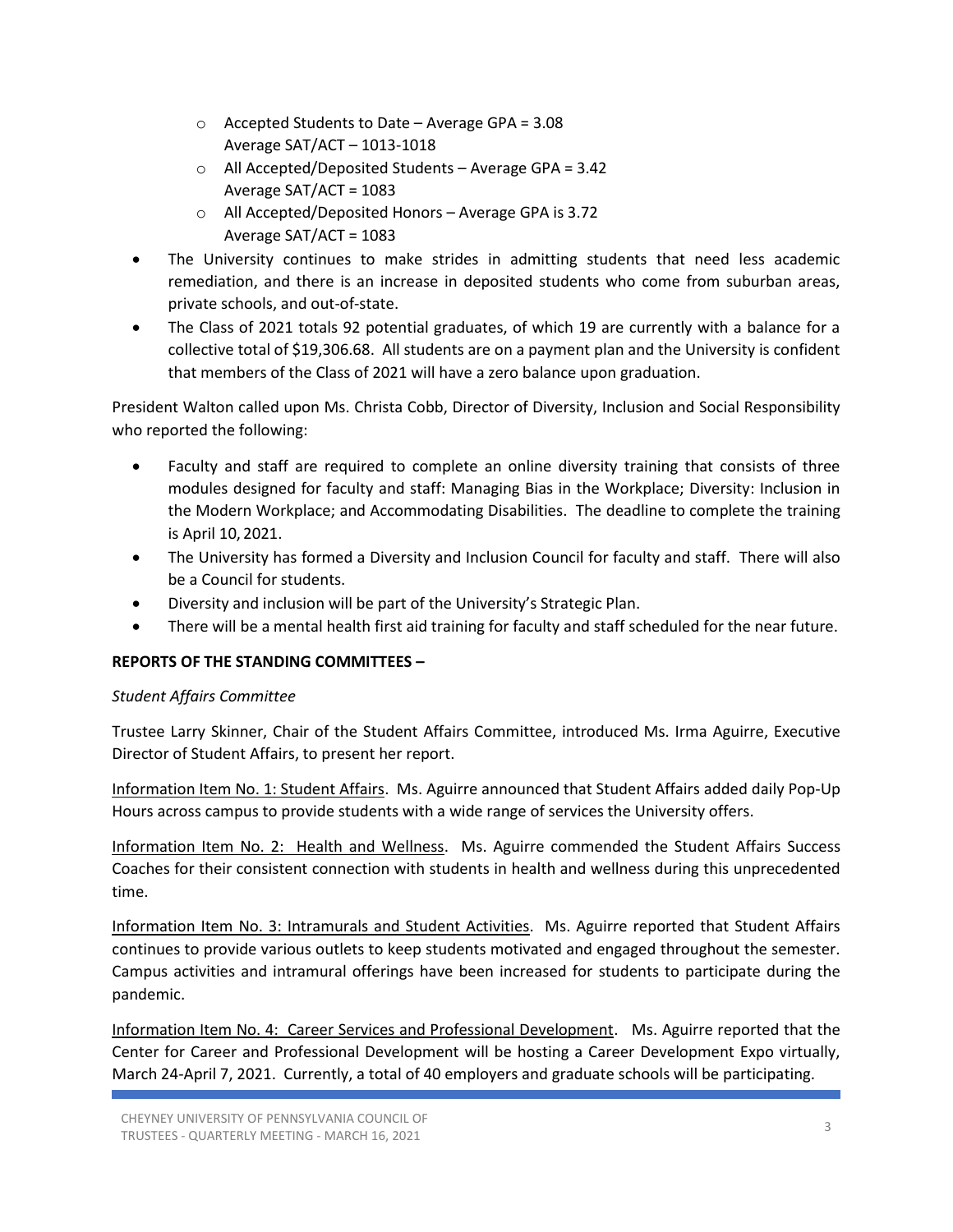## *Academic Affairs Committee*

Trustee James Raith, Chair of the Academic Affairs Committee, introduced Ms. Kizzy Morris, Provost, to present her report.

Information Item No. 1: Student Success. Provost Morris discussed the HyFlex student learning option. Additionally, Provost Morris provided an update regarding the Honors Academy and the upcoming Honors Conference, April 21-23, 2021. Provost Morris also provided an update regarding the student outreach and curricular opportunities for Cheyney Biology students and the Wistar Institute.

Information Item No. 2: Transforming Academics. Provost Morris provided an update of the Cheyney Academic Retention Enrichment and Support (CARES) Program, as well as the collaborative efforts of the Academic Success Center and Title III Office to enhance academic support services toward STEM students. Provost Morris also updated the Council regarding the TRiO SSS program.

## *Finance & Administration Committee*

Trustee Samuel Patterson, Chair of the Finance & Administrative Services Committee & Strategic Planning, introduced Ms. Cynthia Moultrie, Executive Director of Finance and Administration, to present her report.

Action Item No. 1: Purchase Orders & Contracts in Excess of \$9,999.99, July 1, 2020 through December 31, 2020. Trustee Patterson made a motion to approve the purchase orders and contracts in excess of \$9,999.99, July 1, 2020 through December 31, 2020. This motion was seconded by Chairman Bogle, and the motion carried.

Information Item No. 1: December Year-to-Date Budget to Actual. Ms. Moultrie reported on the financial statements Year-to-Date Actuals through December 31, 2020.

Information Item No. 2: Vanguard Scholarship Endowment Fund and The Philadelphia Foundation. Ms. Moultrie discussed the statements and endowment details as of December 31, 2020 in the amount of \$1,607,869.87.

## *University Relations Committee*

Trustee Robert Traynham, Chair of the University Relations committee, introduced Ms. Cynthia Moultrie, Executive Director of Finance & Administration, to present her report.

Information Item No. 1: University Grants and Contracts Report – July 1, 2020 – December 31, 2020. Ms. Moultrie reported on the summary of receipts in the amount of \$4,923,916.42.

Information Item No. 2: University Donations Report – July 1, 2020 to December 31, 2020. Ms. Moultrie reported on the summary of receipts in the amount of \$151,139.99.

Information Item No. 3: The Cheyney Foundation Fundraising Report – July 1, 2020 to December 31, 2020. Ms. Moultrie reported on the summary of gifts in the amount of \$38, 323.34.

Chairman Bogle requested a motion to approve the reports of the standing committees. This motion was moved by Trustee Patterson, seconded by Trustee Skinner, and the motion carried.